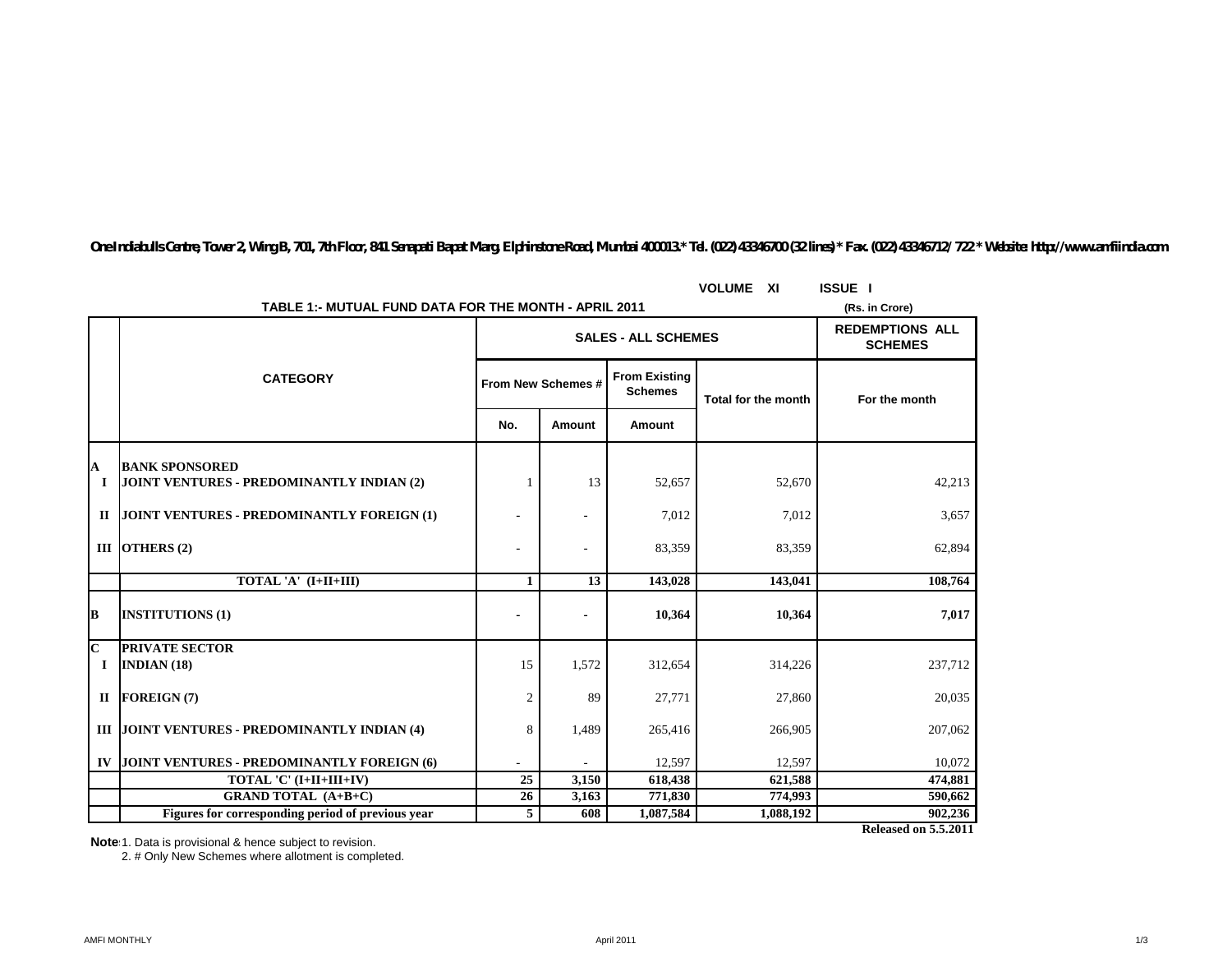### (Rs. in Crore)

#### **TABLE 2:- SALES DURING THE MONTH OF APRIL 2011 - TYPE AND CATEGORY WISE 2.1 \*NEW SCHEMES LAUNCHED (ALLOTMENT COMPLETED)**

|                                 | Open End             |        |               | <b>Close End</b> |                      | <b>Interval Fund</b> |                      | <b>TOTAL</b> |  |
|---------------------------------|----------------------|--------|---------------|------------------|----------------------|----------------------|----------------------|--------------|--|
|                                 | <b>No.of Schemes</b> | Amount | No.of Schemes | Amount           | <b>No.of Schemes</b> | Amount               | <b>No.of Schemes</b> | Amount       |  |
| <b>INCOME</b>                   |                      | 41     | 22            | 3,065            |                      |                      | 25                   | 3,106        |  |
| <b>EQUITY</b>                   |                      |        |               |                  |                      |                      |                      |              |  |
| <b>BALANCED</b>                 |                      |        |               |                  |                      |                      |                      |              |  |
| <b>LIQUID/MONEY MARKET</b>      |                      |        |               |                  |                      |                      |                      |              |  |
| <b>GILT</b>                     |                      | 57     |               |                  |                      |                      |                      | 57 I         |  |
| <b>ELSS - EQUITY</b>            |                      |        |               |                  |                      |                      |                      |              |  |
| <b>GOLD ETF</b>                 |                      |        |               |                  |                      |                      |                      |              |  |
| <b>OTHER ETFS</b>               |                      |        |               |                  |                      |                      |                      |              |  |
| <b>IFUND OF FUNDS INVESTING</b> |                      |        |               |                  |                      |                      |                      |              |  |
| <b>OVERSEAS</b>                 |                      |        |               |                  |                      | -                    | -                    |              |  |
| <b>TOTAL</b>                    |                      | 98     | 22            | 3,065            |                      |                      | 26                   | 3,163        |  |

## **\*NEW SCHEMES LAUNCHED :**

| <b>OPEN END INCOME:</b>    | Axis Dynamic Bond Fund; Canara Robeco Yield Advantage Fund and Peerless Child Plan Fund.                                                                                                                                                                                                                                                                                                                                                                                                                                                                                                                                                                                        |
|----------------------------|---------------------------------------------------------------------------------------------------------------------------------------------------------------------------------------------------------------------------------------------------------------------------------------------------------------------------------------------------------------------------------------------------------------------------------------------------------------------------------------------------------------------------------------------------------------------------------------------------------------------------------------------------------------------------------|
| <b>OPEN END GILT:</b>      | Daiwa Govt, Securities Fund - Short Term Plan                                                                                                                                                                                                                                                                                                                                                                                                                                                                                                                                                                                                                                   |
| <b>ICLOSE END INCOME :</b> | Birla Sunlife FTP Series CY and Series CZ; BNP Paribas FTF Series 21J; DSP BlackRock FMP 3M Series 34; DWS FTF - Series 80; HDFC FMP 182D April 2011 (1)<br>[Series XVII; ICICI Prudential FMP Series 54 - 1 Year Plan C and Plan D, Series 55 - 6 Months Plan C, Series 56 - 1 Year Plan E; Kotak FMP Series 44, 18M Series 6;<br>L & T FMP III (April 180D A); Reliance Dual Advantage Fixed Tenure Fund I - Plan J, Reliance Fixed Horizon Fund XVIII - Series 8, Series 9 and Series 10, XIX -<br>Series 3 and Series 12; Religare FMP - Series VII - Plan A (370 Days); Sundaram Capital Protection Oriented Fund - 3 Years - Series 3 and Tata FMP Series 30<br>Scheme C. |

#### **2.2 EXISTING SCHEMES**

|                                                    | Open End             |         | <b>Close End</b>     |        | <b>Interval Fund</b> |        | <b>TOTAL</b>         |         |
|----------------------------------------------------|----------------------|---------|----------------------|--------|----------------------|--------|----------------------|---------|
|                                                    | <b>No.of Schemes</b> | Amount  | <b>No.of Schemes</b> | Amount | <b>No.of Schemes</b> | Amount | <b>No.of Schemes</b> | Amount  |
| <b>INCOME</b>                                      | 211                  | 116,415 | 302                  | ,018   | 33                   | 511    | 546                  | 117,944 |
| <b>IEQUITY</b>                                     | 311                  | 3.733   |                      |        |                      |        | 318                  | 3,733   |
| <b>BALANCED</b>                                    | 31                   | 444     |                      |        |                      |        | 32 <sub>l</sub>      | 444     |
| <b>LIQUID/MONEY MARKET</b>                         | 51                   | 648,236 |                      |        |                      |        | 51                   | 648,236 |
| <b>IGILT</b>                                       | 37                   | 167     |                      |        |                      |        | 37                   | 167     |
| <b>IELSS - EQUITY</b>                              | 36                   | 195     | 12                   |        |                      |        | 48                   | 195     |
| <b>GOLD ETF</b>                                    | 10 <sup>°</sup>      | 239     |                      |        |                      |        | 10 <sup>1</sup>      | 239     |
| <b>OTHER ETFS</b>                                  | 18                   | 777     |                      |        |                      |        | 18                   | 777     |
| <b>IFUND OF FUNDS INVESTING</b><br><b>OVERSEAS</b> | 16                   | 95      |                      |        |                      |        | 16                   | 95      |
| <b>TOTAL</b>                                       | 721                  | 770,301 | 322                  | 1,018  | 33                   | 511    | 1076                 | 771,830 |

Notes:The change in number of existing schemes is because of the maturity and reclassification of some of the existing schemes.

^ Amount mobilised by new plans launched under existing scheme.

# **2.3 TOTAL OF ALL SCHEMES**

|                                 | Open End             |         | <b>Close End</b>     |        | <b>Interval Fund</b> |        | <b>TOTAL</b>         |         |
|---------------------------------|----------------------|---------|----------------------|--------|----------------------|--------|----------------------|---------|
|                                 | <b>No.of Schemes</b> | Amount  | <b>No.of Schemes</b> | Amount | <b>No.of Schemes</b> | Amount | <b>No.of Schemes</b> | Amount  |
| <b>INCOME</b>                   | 214                  | 116,456 | 324                  | 4,083  | 33                   | 51'    | 571                  | 121,050 |
| <b>EQUITY</b>                   | 311                  | 3.733   |                      |        |                      |        | 318                  | 3,733   |
| <b>BALANCED</b>                 | 31                   | 444     |                      |        |                      |        | 32                   | 444     |
| <b>LIQUID/MONEY MARKET</b>      | 51                   | 648,236 |                      |        |                      |        | 51                   | 648,236 |
| <b>GILT</b>                     | 38                   | 224     |                      |        |                      |        | 38                   | 224     |
| <b>ELSS - EQUITY</b>            | 36                   | 195     | $12 \overline{ }$    |        |                      |        | 48                   | 195     |
| <b>GOLD ETF</b>                 | 10                   | 239     |                      |        |                      |        | 10                   | 239     |
| <b>OTHER ETFS</b>               | 18                   | 777     |                      |        |                      |        | 18                   | 777     |
| <b>IFUND OF FUNDS INVESTING</b> | 16                   | 95      |                      |        |                      |        | 16                   | 95      |
| <b>OVERSEAS</b>                 |                      |         |                      |        |                      |        |                      |         |
| <b>TOTAL</b>                    | 725                  | 770,399 | 344                  | 4,083  | 33                   | 511    | 1,102                | 774,993 |